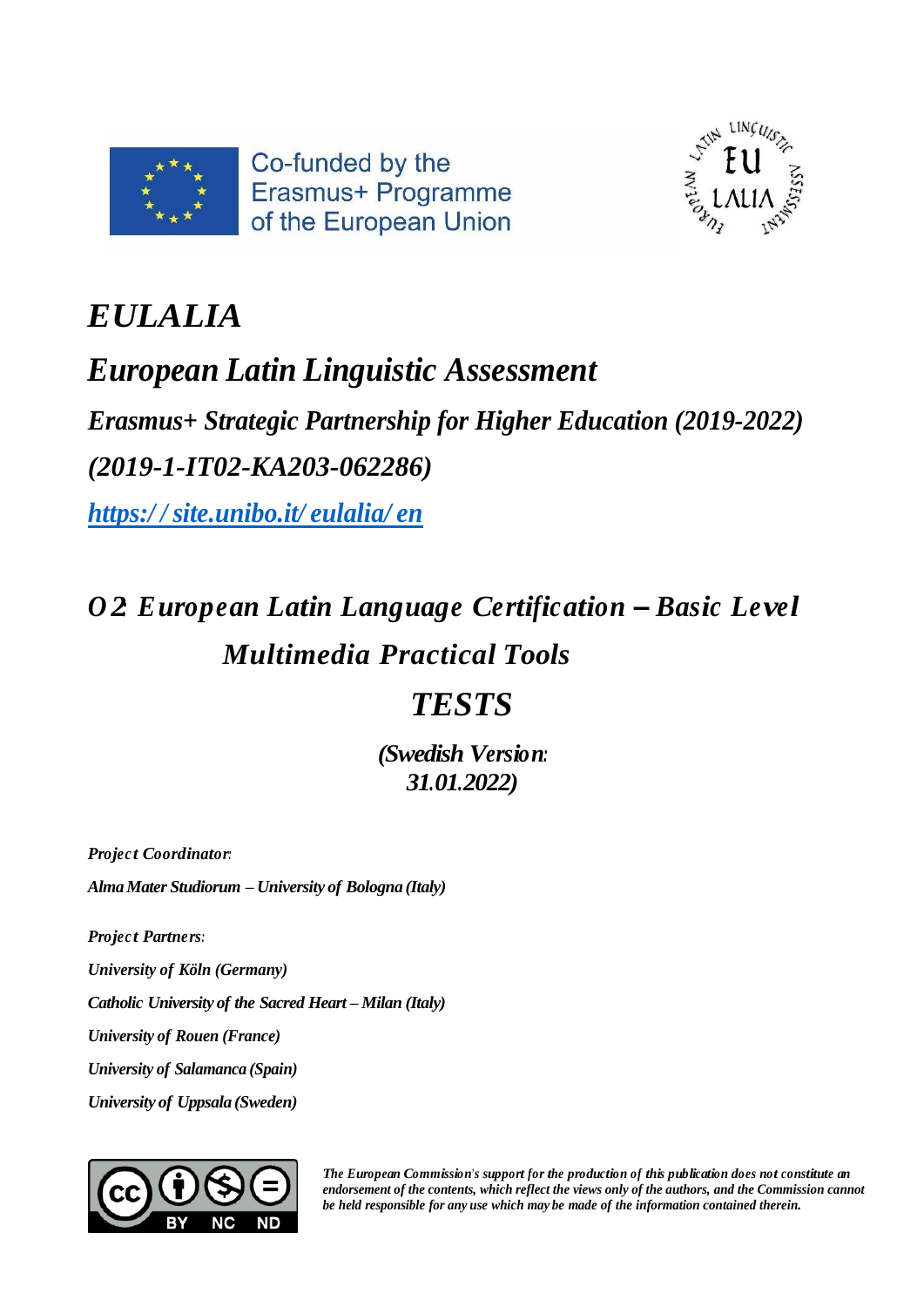#### **Praeambulum: testet äger rum under en timma och genomförs utan lexikon. För godkänt krävs rätt svar på 70% av frågorna: 21/30**

#### De regis filio

Ante multos annos regis hostes filium eius post bellum cepērunt et ingentem pecuniam ab eo pro iuvene petivērunt. In regno magna pecunia non erat; regis servi autem novo modo contra hostes proelium tulērunt et vinxērunt. Iuvenis domum rediit et rex servis libertatem dedit

1. 2. 3. 4. 5. 6. 7. 8. 9. 10. 11. Illa aetate rex vivebat cum coniuge sua in parvo *regno*; **ei** etiam filius fortis erat. Hostes contra regem *arma* sumpsērunt; regis filius contra **eos** cum parvo exercitu ivit, sed *hostes* vicērunt, quia multi et boni erant. Omnes milites interfecērunt et iuvenem cepērunt. Hostes a patre ingentem pecuniam petivērunt, si filium suum rursus vidēre volebat. Regi parva pecunia erat, quia regnum multa bona non habebat. Rex tristis erat et dicebat: "Miser sum, quia hostes filium meum interficient et **eum** numquam rursus videbo". Quia hostes totum exercitum sustulĕrant, soli *regis* servi iuvenem servare potĕrant. Ii iuvenem amabant quia ille semper bonus cum *servis* fuĕrat. Arma autem **eis** non erant sed saxorum copiam secum tulērunt, cum in hostium regionem ivērunt. Cum saxis contra hostes *bellum* movērunt. Hostibus hoc proelium novum erat neque sciebant *hoc* modo pugnare\*. Servi igitur hostes vicērunt et domum cum regis filio rediērunt. Rex laetus fuit et ideo omnibus servis libertatem dedit.

\*pugno, -as, -avi, -atum, -are = proelium facĕre

- 1. Ordna följande fraser i rätt tidsföljd och i enlighet med det du har läst ovan (3 poäng)
- A.
- 1. Hostes regem petivērunt
- 2. Regis filius hostes petivit
- 3. Hostes iuvenem cepērunt
- 4. Hostes ingentem pecuniam pro iuvene volebant
- 5. Rex pecuniam dare non potĕrat
- 6. Servi saxis contra hostes pugnavērunt
- 7. Servi hostes vicērunt
- 8. Servi iuvenem secum domum tulērunt
- 9. Servi libertatem accepērunt
- B.
- 1. Hostes regem petivērunt
- 2. Hostes iuvenem cepērunt
- 3. Regis filius hostes petivit
- 4. Hostes ingentem pecuniam pro iuvene volebant
- 5. Servi saxis contra hostes pugnavērunt
- 6. Rex pecuniam dare non potĕrat
- 7. Servi hostes vicērunt
- 8. Servi iuvenem secum domum tulērunt
- 9. Servi libertatem accepērunt
- C.
- 1. Regis filius hostes petivit
- 2. Hostes iuvenem cepērunt
- 3. Hostes regem petivērunt
- 4. Hostes ingentem pecuniam pro iuvene volebant
- 5. Servi saxis contra hostes pugnavērunt
- 6. Servi hostes vicērunt

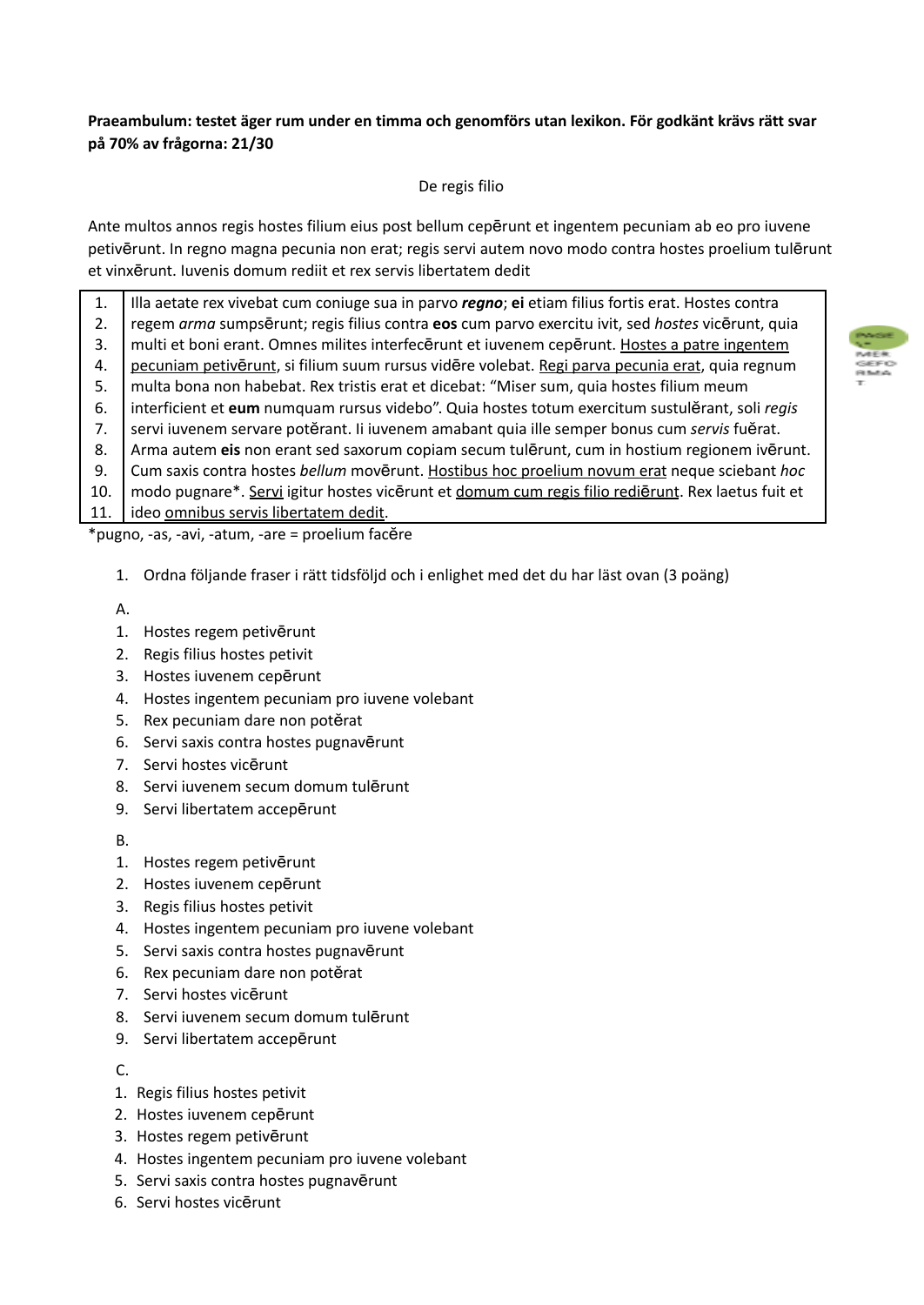- 7. Servi iuvenem secum domum tulērunt
- 8. Rex pecuniam dare non potĕrat
- 9. Servi libertatem accepērunt
- 2. Komplettera genom att välja rätt form med utgångspunkt från det som du har läst (4 poäng)
- A. Filius et magnus \_\_\_\_\_\_\_\_\_\_\_\_\_ contra hostes ivērunt
	- a. exercitus
	- b. exercitui
	- c. exercitum
	- d. exercituum
- B. Hostium corpora magna et \_\_\_\_\_\_\_\_\_\_\_ erant
	- a. Fortes
	- b. Forte
	- c. Fortia
	- d. Fortium
- C. Rex pecuniam pro filio dare non \_\_\_\_\_\_\_\_\_\_\_
	- a. Potĕrit
	- b. Poterat
	- c. Potes
	- d. Potĕrunt
- D. Servis \_\_\_\_\_\_\_\_\_\_\_\_\_\_ erant et iis contra hostes servi pugnavērunt
	- a. Sexum
	- b. Saxi
	- c. Saxa
	- d. Saxibus
- 3. Markera svaret med R (= Rätt) eller F (= Fel) med utgångspunkt från texten ovan (6 poäng)

| Rex et eius coniux multos filios habebant     |   |  |  |  |  |  |
|-----------------------------------------------|---|--|--|--|--|--|
| Iuvenis contra hostes pugnare nolebat         | R |  |  |  |  |  |
| Iuvenis in hostium manus cecidit              | R |  |  |  |  |  |
| Rex magnam pecuniam pro exercitu dare debebat | R |  |  |  |  |  |
| Servorum auxilio iuvenis domum rediit         | R |  |  |  |  |  |
| Regis filius servis libertatem dedit          |   |  |  |  |  |  |

#### 4. Markera R/F med utgångspunkt från det som du har läst (6 punti)

| Regis filius contra hostes ivit              | Quia hostes fortes erant<br>А.             |  |  |  |  |  |  |
|----------------------------------------------|--------------------------------------------|--|--|--|--|--|--|
| Iuvenis non vicit<br>2.                      | Et eos vicērunt<br><b>B.</b>               |  |  |  |  |  |  |
| Hostes omnes milites interfecerunt<br>3.     | C. Quia ii patrem eius petivěrant          |  |  |  |  |  |  |
| Rex pecuniam pro filio non dedit<br>4.       | D. Ergo servi contra hostes ivērunt        |  |  |  |  |  |  |
| 5. Servi cum saxis contra hostes pugnavērunt | E. Quia rex laetus fuerat servorum auxilio |  |  |  |  |  |  |
| Servi libertatem accepērunt<br>6.            | Ergo exercitus domum non rediit<br>F.      |  |  |  |  |  |  |
|                                              | რ.                                         |  |  |  |  |  |  |

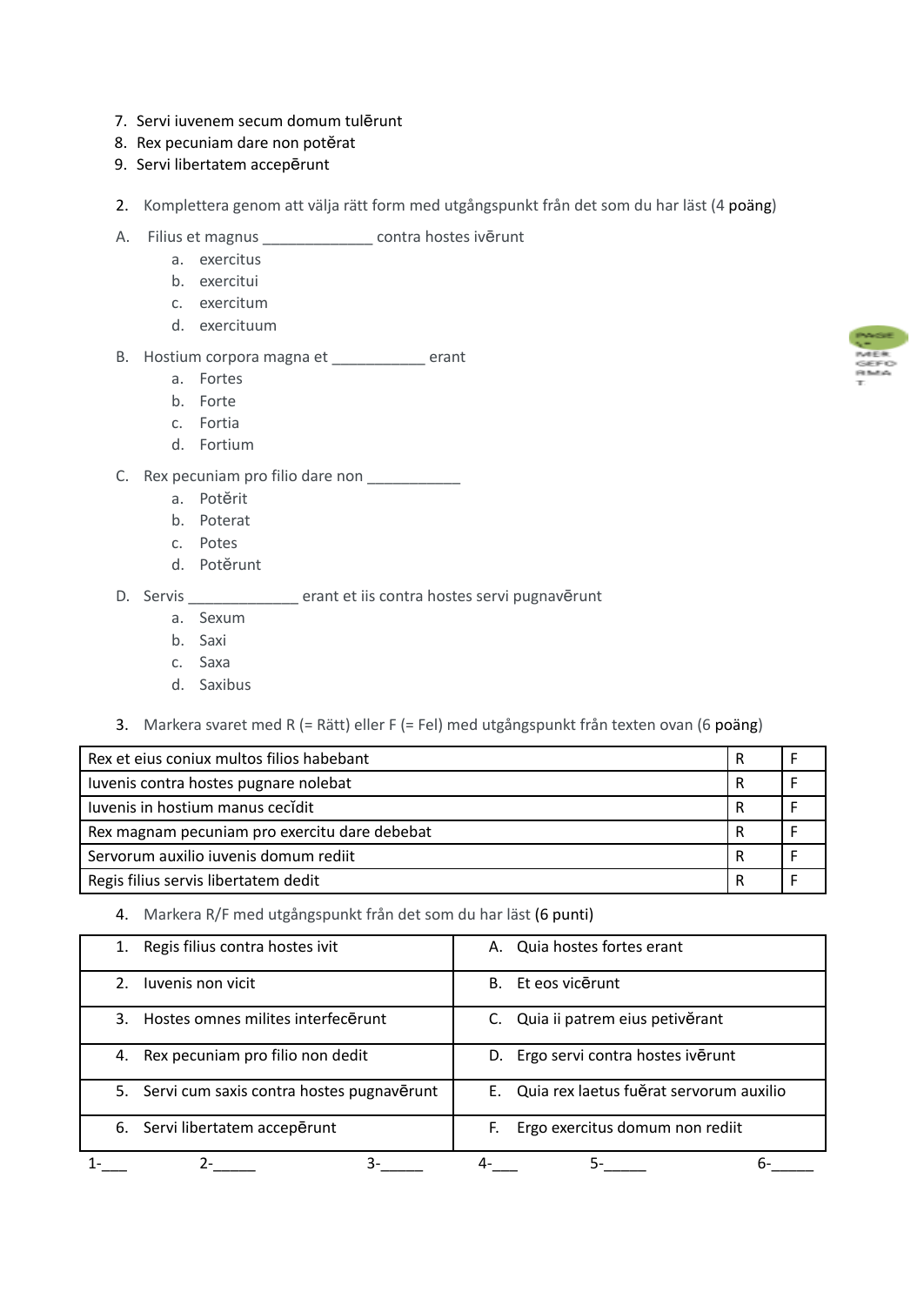5. Skriv bredvid respektive pronomen det substantiv i texten som åsyftas och böj detta substantiv i samma kasus som motsvarande pronomen (3 punti)

#### **Ex. R. 1. EI = REGI**

- A. R. 2. Eos =  $\frac{1}{2}$
- B. R. 6. Eum = \_\_\_\_\_\_\_\_\_\_\_\_\_\_\_\_\_\_\_
- C. R. 8. Eis =  $\qquad \qquad$
- 6. Indica il caso e numero, barrando la casella corrispondente, come nell'esempio (3 punti; ½ per ciascuna riposta esatta)

|              | <b>NS</b> | <b>NP</b> | GS | GP | <b>DS</b> | <b>DP</b> | AcS | AcP | VS | VP | AbS                       | AbP |
|--------------|-----------|-----------|----|----|-----------|-----------|-----|-----|----|----|---------------------------|-----|
| R. 1. Regno  |           |           |    |    |           |           |     |     |    |    | $\boldsymbol{\mathsf{X}}$ |     |
| R. 2. Arma   |           |           |    |    |           |           |     |     |    |    |                           |     |
| R. 2. Hostes |           |           |    |    |           |           |     |     |    |    |                           |     |
| R. 6. Regis  |           |           |    |    |           |           |     |     |    |    |                           |     |
| R. 7. Servis |           |           |    |    |           |           |     |     |    |    |                           |     |
| R. 9. Bellum |           |           |    |    |           |           |     |     |    |    |                           |     |
| R. 9. Hoc    |           |           |    |    |           |           |     |     |    |    |                           |     |

7. Scegli la risposta corretta per completare le trasformazioni (5 poäng)

#### A. R. 3-4. Hostes a patre ingentem pecuniam petivērunt

- Hostes\_\_\_\_\_\_\_\_\_\_\_\_\_\_\_\_\_\_\_\_ ingentem pecuniam petivērunt a. Parentes
	- b. A parentibus
	- c. Parentibus
	- d. Parenti

#### B. R. 4. Regi parva pecunia erat

- Rex parvam pecuniam \_\_\_\_\_\_\_\_\_\_\_\_\_\_\_\_
- a. Habet
- b. Habuit
- c. Habebat
- d. Habebit

#### C. R. 9. Hostibus hoc proelium novum erat

Letter 2011 and the comparison of the component in the component  $\sim$ 

- a. Hostes
- b. Hostis
- c. Hosti
- d. Hostium

#### D. R. 10. Servi domum cum regis filio rediērunt

Regis filius cum \_\_\_\_\_\_\_\_\_\_\_\_\_\_\_ domum rediit

- a. Servo
- b. Servis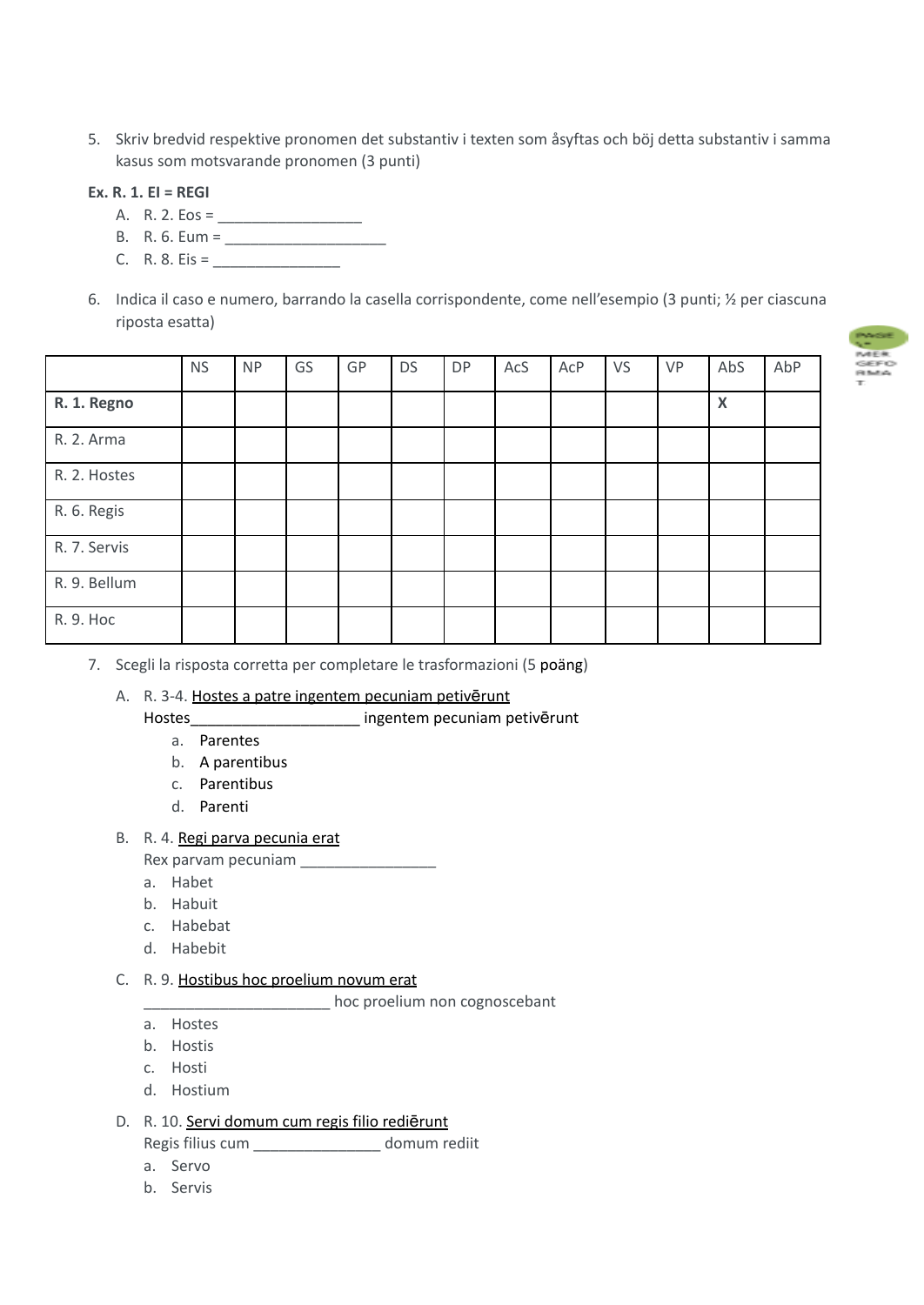- c. Servos
- d. Servorum
- E. R. 11. Omnibus servis libertatem dedit Omnibus servis \_\_\_\_\_\_\_\_\_\_\_\_\_\_\_ fuit
	- a. Libertas
	- b. Libertati
	- c. Libertatis
	- d. Libertates